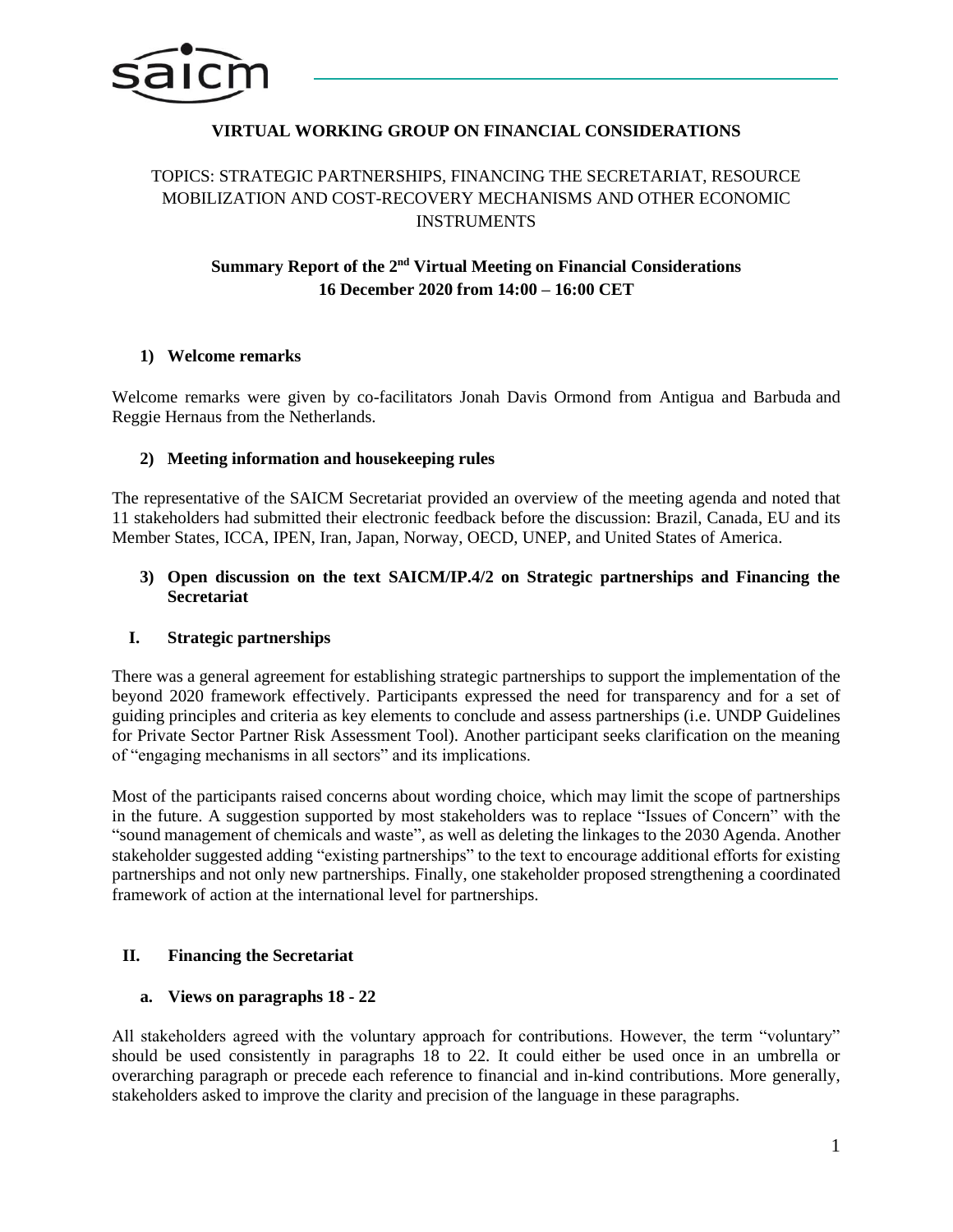There was general support on an alternative text for this section of the document to address two concerns: the lack of visibility of non-financial contributions and the restrictiveness implied by specifying which group of stakeholders should make the contributions. The idea of the alternative text is to encourage all the stakeholders to make various types of contributions, including in-kind contributions, and to be able to quantify contributions while making them more effective and visible. The proposal is thus to delete the reference to "industry" stakeholders, as well as merging paragraphs 20, 21, 22, indicating three types of contributions: financial contribution, contribution to administrative costs, and contribution to logistical costs. Some stakeholders raised that, however, if we choose to mention in-kind contributions, they should be in line with the rules and guidelines of the UN on the topic and should target effective implementation of the agreement.

Some stakeholders emphasized the need to provide an indicative reference for Government contributions, such as the proposed UN scale of assessment. Indeed, a stakeholder underlined the challenges that governments would face to measure in-kind contributions and, therefore, the importance of having an indicative scale.

All stakeholders highlighted that having a robust Secretariat with adequate, predictable, and sustainable funding is crucial. A stakeholder noted the need for a mechanism to show how much is needed to achieve the desired budget and emphasize the responsibility of each stakeholder group to contribute to the extent to which they can.

Regarding paragraph 20, stakeholders generally support the paragraph's intention and see the value of IGO's support on the work of the Secretariat. However, one stakeholder pointed out the need to have further discussion on the feasibility.

## **4) Open discussion on Resource mobilization (SAICM/IP.4/6) and Cost-recovery mechanisms and other economic instruments (SAICM/IP.4/7)**

#### **III. Resource mobilization**

The stakeholders pointed out that the proposed resource mobilization strategy is focused only on funding the Secretariat. Some stakeholderssuggested making it broader to cover resource mobilization to implement the future framework and the sound management of chemicals and waste.

One stakeholder mentioned the importance of having a balanced, integrated approach to financing and referred to the lack of information to assess mainstreaming and industry involvement, as noted in the Evaluation Report on the Integrated Approach to Financing (SAICM/OEWG.3/INF/11).

Another suggestion was for the Secretariat to hold one-on-one discussions with each stakeholder group identified in the mapping exercise and have a follow-up joint meeting to share all the views with actual and potential donors.

A stakeholder suggested putting more emphasis on domestic resource mobilization to implement future work, including cost-recovery mechanisms to cover the cost of national administrations.

One stakeholder asked for clarification on the participation of the developed countries. He also stated the need to elaborate further in the document on the private sector's direct financial contribution.